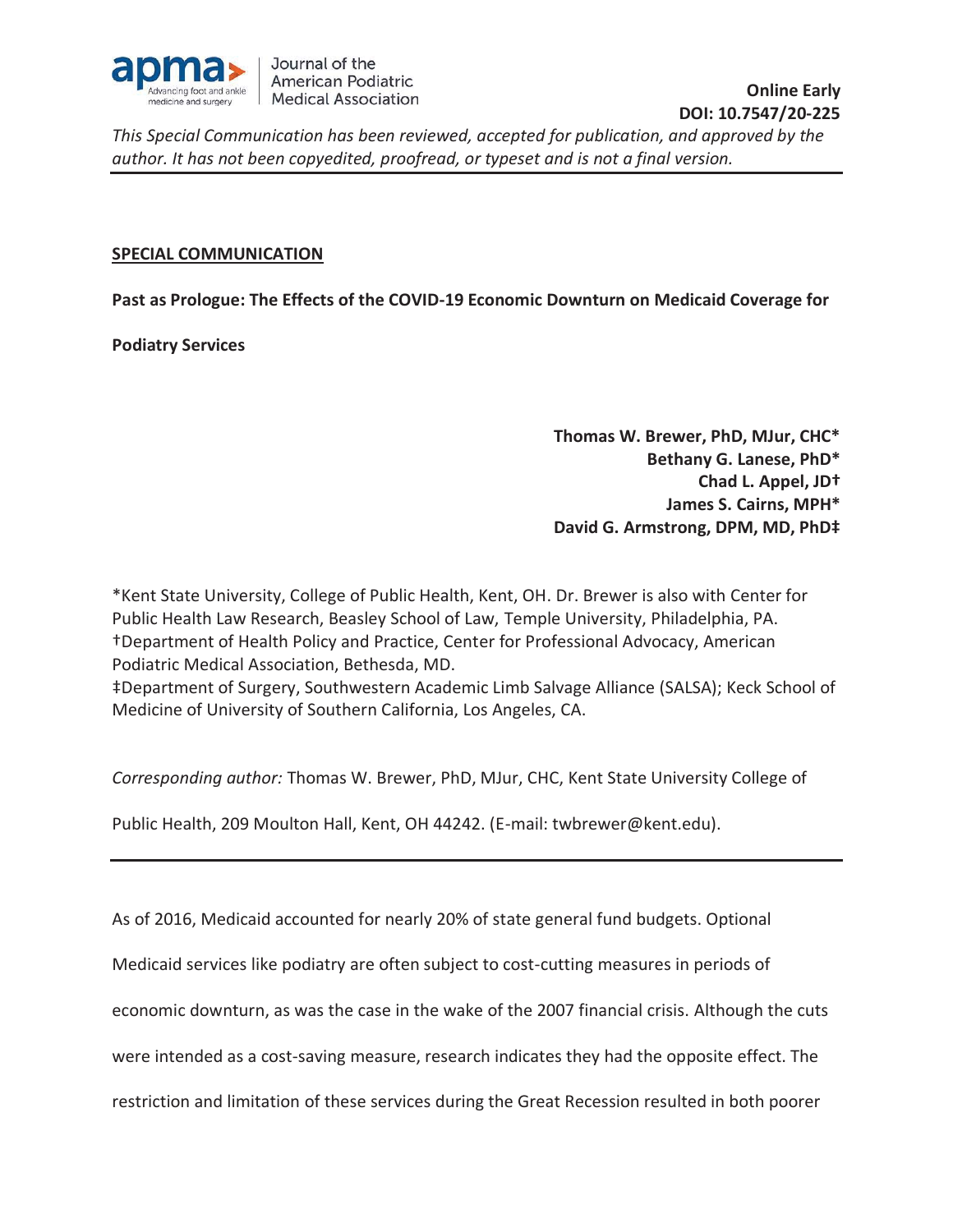

health outcomes for beneficiaries, and poorer financial outcomes for state Medicaid programs. With states citing record levels of unemployment as of April 2020 and projecting significant declines in annual revenue in 2021, the economic conditions resulting from the COVID-19 pandemic are likely to rival those of the Great Recession. Given the historical precedent for restricting or eliminating optional Medicaid services as a cost-saving measure, it is likely that podiatric services will once again come under scrutiny. Previous efforts by state-level podiatric societies have proven successful in lobbying for the reinstatement of coverage under Medicaid by conveying evidence of the negative outcomes associated with elimination to stakeholders. The specialty must once again engage policymakers by drawing on evidence gleaned and lessons learned from past cuts of optional Medicaid services to avert counterproductive coverage restrictions intended to mitigate the financial impact of the COVID-19 pandemic.

Coverage for podiatric care under Medicaid generally receives little attention in health-care policy circles; however, it can have a major impact on state budgets, health care, and most importantly, health outcomes. Given the structure of Medicaid across the states, podiatry is a service that is often sacrificed as a covered benefit during times of economic austerity. However, these cuts have yet to yield anything close to positive results. Often when a state has removed podiatric care from its Medicaid coverage scheme, it has paid for it many times over in increased costs of care further down the road and negative health outcomes. In this article, we review the economic downturn scenarios that lead to these reductions, briefly discuss the

\_\_\_\_\_\_\_\_\_\_\_\_\_\_\_\_\_\_\_\_\_\_\_\_\_\_\_\_\_\_\_\_\_\_\_\_\_\_\_\_\_\_\_\_\_\_\_\_\_\_\_\_\_\_\_\_\_\_\_\_\_\_\_\_\_\_\_\_\_\_\_\_\_\_\_\_\_\_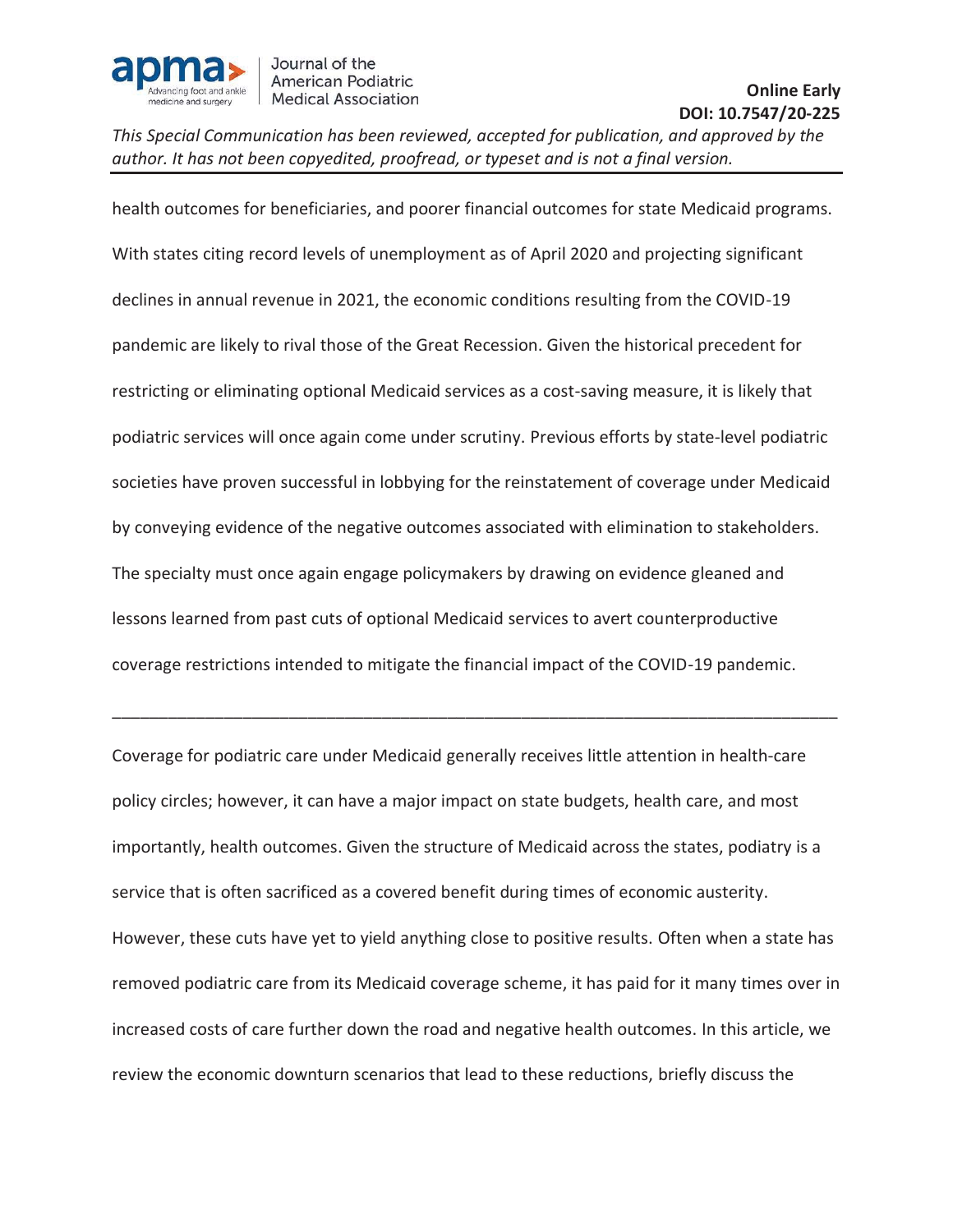

effects of Medicaid cuts on podiatry, and the response from the profession. Finally, we present concrete steps the podiatric community can take to advocate for podiatric coverage in light of the COVID-19 economic downturn and beyond.

#### **Great Recession**

Economic cycles of growth and recession are unavoidable in modern economies. Even allowing for these natural fluctuations, the United States, and the world, have seen two major economic shocks in the past 13 years. The so-called Great Recession, which began in 2007, was the most severe economic downturn since the Great Depression of the 1930s.<sup>1</sup> Unemployment and lack of consumer confidence took a toll on state budgets. Tax receipts and investment income were particularly hard-hit by the lack of consumer confidence and the plunging stock market.<sup>2</sup> To further strain state coffers, Medicaid spending increased by 7.6% across all states in 2009.<sup>2</sup>

While the federal government is able to borrow money to cover shortfalls in income relative to spending, virtually every state is required by law to maintain a balanced budget.<sup>3</sup> State governments typically balance their books through a variety of measures that break down along three basic approaches: spending cuts, tapping rainy-day funds, and/or raising revenues.<sup>4</sup> States are understandably reluctant to draw down emergency funds for long-term operating expenses or those funds simply may not be available. Likewise, raising taxes is fraught with fiscal and political problems. Often, the only viable budget solution available to states is cutting program spending.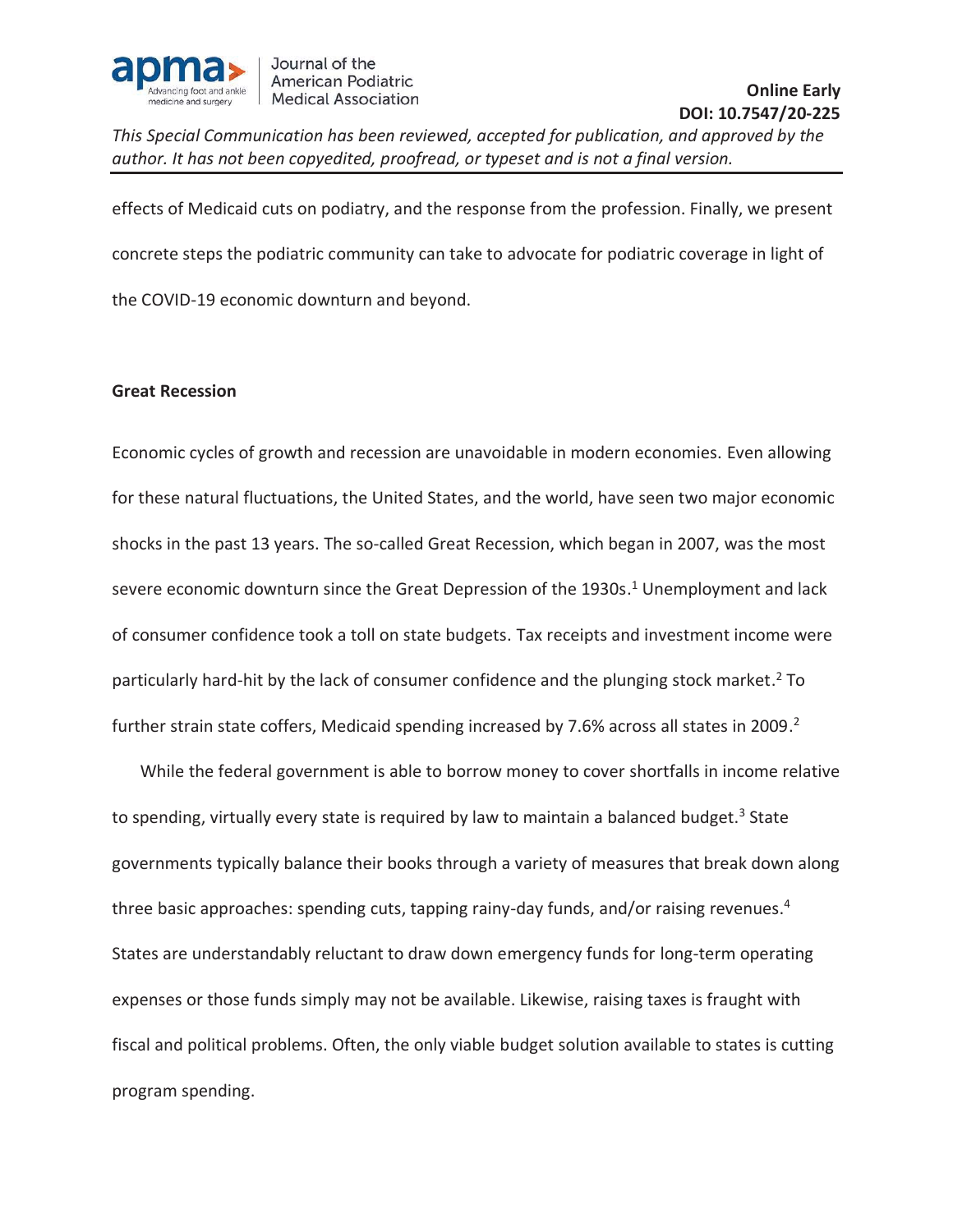

 The question states must grapple with is what programs to target? Because health care and education make up the majority of most state budgets, they are prime places to direct those spending cuts.<sup>2</sup> For example, in 2016 Medicaid itself accounted for approximately 19.6% of state general fund budgets.<sup>5</sup> The Post-9/11 recession of 2001–2003 saw states look at Medicaid cuts as a way to balance budgets. The majority of states in 2003 ultimately focused cost containment by reducing or freezing provider reimbursement rates rather than cutting eligibility or services.<sup>4</sup> The scope and size of the Great Recession forced states to do more than finding inefficiencies or nibbling around the edges. Program cuts had to be made in order to balance budgets. By 2011 it was estimated that at least 31 states had made cuts to programs affecting eligibility or access to health-care services for low-income children or families.<sup>3</sup>

## **Podiatric Care in the Crosshairs**

States have the authority to add or remove optional services from their Medicaid plans. Podiatry, as an optional Medicaid service, was a particularly appealing place to find additional revenue.<sup>6</sup> Prior to 2008, six states did not include access to podiatrists for the adult Medicaid population: Alabama, Alaska, Connecticut, Nevada, New York, and Wyoming. Following the Great Recession, between 2009 and 2012, five more states eliminated access to podiatrists in their states' Adult Medicaid program: Arizona, California, Kansas, Michigan, and South Carolina.7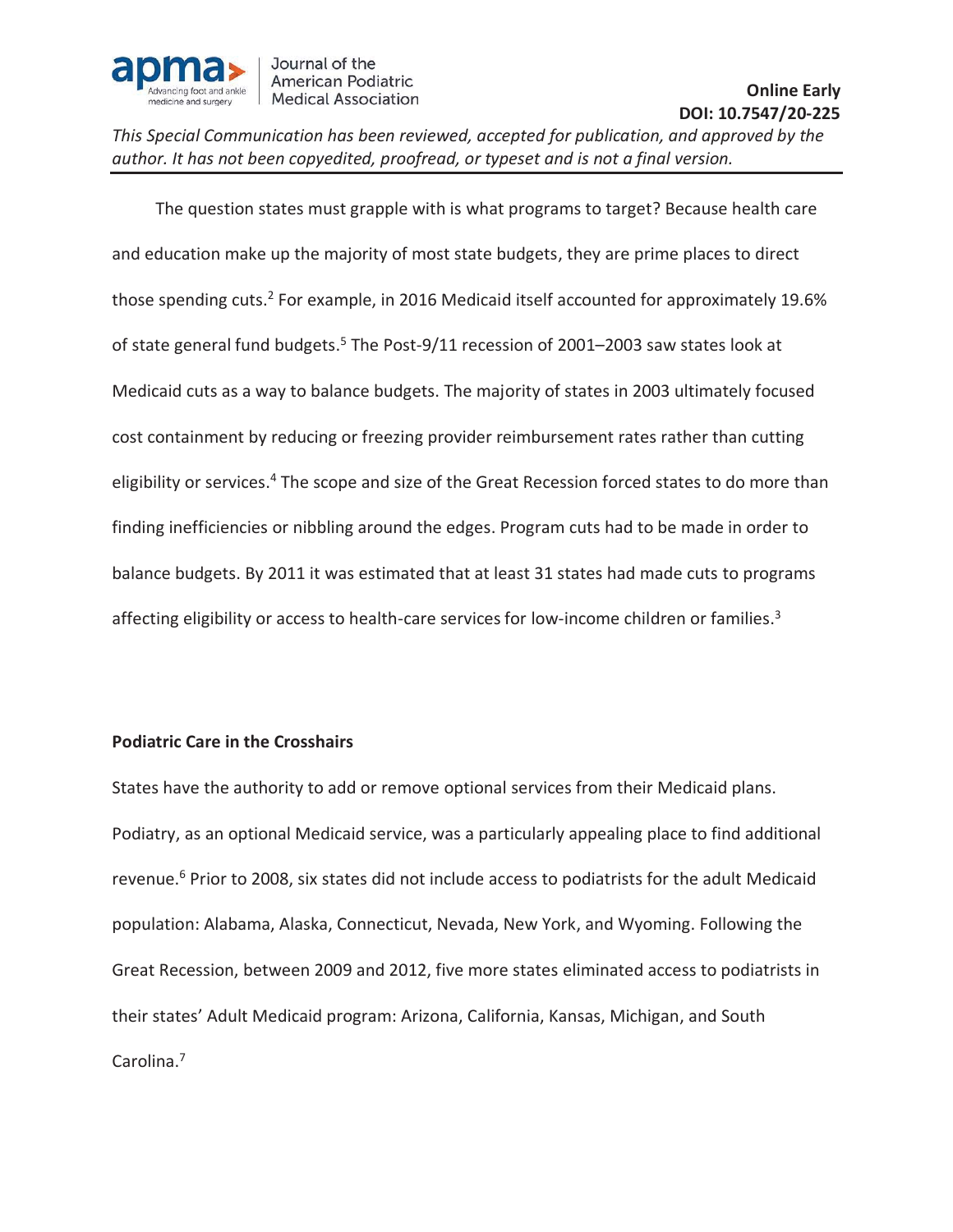

These cuts had disastrous effects on podiatric patients. Patients, especially those with chronic conditions such as diabetes, develop a trusting relationship with their podiatrists, and by eliminating access to services, states forced patients to find another health-care provider or forgo care. The complete lack of access or delay in care led to increased hospitalizations and amputations. A landmark study by Skrepnek et al<sup>6</sup> demonstrated the effect of these cuts in one southwestern state. The Arizona legislature eliminated Medicaid reimbursement for podiatrists in 2010 with an estimated annual savings of  $$351,000<sup>6</sup>$  While appearing to save money on the front end, the elimination of podiatric care ultimately had the opposite effect. Subsequent expenditures for conditions such as treatment of the diabetic foot increased dramatically. Following the repeal of podiatric care from Arizona Medicaid (also known as Arizona Health Care Cost Containment System, or AHCCCS), hospitalizations increased by 36.7%, length of stay by 22.5%, per patient hospital charges by 37.5%, and severe aggregate outcomes (sepsis, amputation, death) by 49%.<sup>6</sup> Estimates place this increased cost at approximately \$16.7 million dollars.<sup>6</sup> Ultimately for every dollar saved by cutting podiatry coverage, the state spent approximately \$48 to treat preventable, follow-on complications. Podiatric services were ultimately restored in Arizona effective October 1, 2016 (House Bill 2704).<sup>8</sup> Similar effects have been noted with cutting other optional services such as adult dental care.<sup>9,10</sup>

Comparable results have been found in the Medicare population. It should be noted that Medicare is a completely separate and distinct program from Medicaid with important coverage and administrative differences. For example, Medicare is a completely federal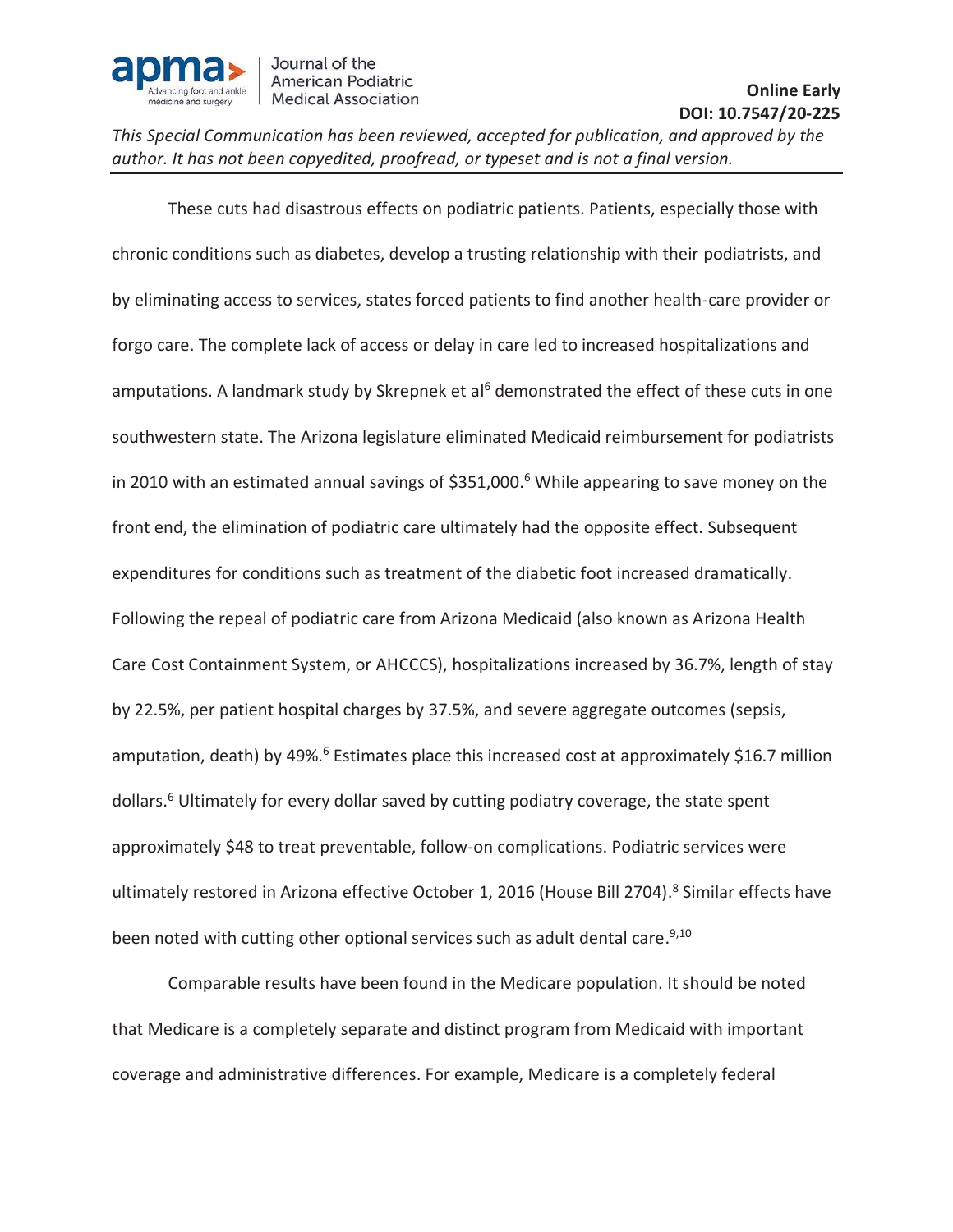

program and therefore not subject to state policy variations. As such, because Medicare covers the services of podiatric physicians, the coverage is not state specific. Medicare also serves a population that is overwhelmingly older (65 years of age and older). Although these differences limit our ability to make an apples-to-apples comparison with Medicaid populations, the clinical outcomes of access are consistent and therefore instructive to the underlying value of podiatric care.

Carls et  $al<sup>11</sup>$  established a relationship between access to podiatric care and cost of treatment in a sample of Medicare patients. Researchers employed a sophisticated casematching study design to estimate treatment cost and amputation rates for patients receiving podiatric care versus those who did not. Costs for Medicare patients receiving podiatric care for diabetic foot ulcers were \$3,624 lower for the 2-year period following the initial diagnosis. Cost for commercially insured patients who saw a podiatrist were \$13,474 less than the matched sample not receiving podiatric care.<sup>11</sup> Amputation rates also varied in relation to access to podiatric care. The amputation rate for patients in the commercial insurance sample were 2.67% lower for those receiving care from a podiatric physician and 1.35% lower for those in the Medicare panel.<sup>11</sup>

#### **Current Economic Conditions**

The economic downturn brought about by the COVID-19 pandemic is likely to rival or surpass the Great Recession. The unemployment rate in April 2020 reached a high of 14.7%, according to the Bureau of Labor Statistics.<sup>12</sup> Nearly every single state cited record-level unemployment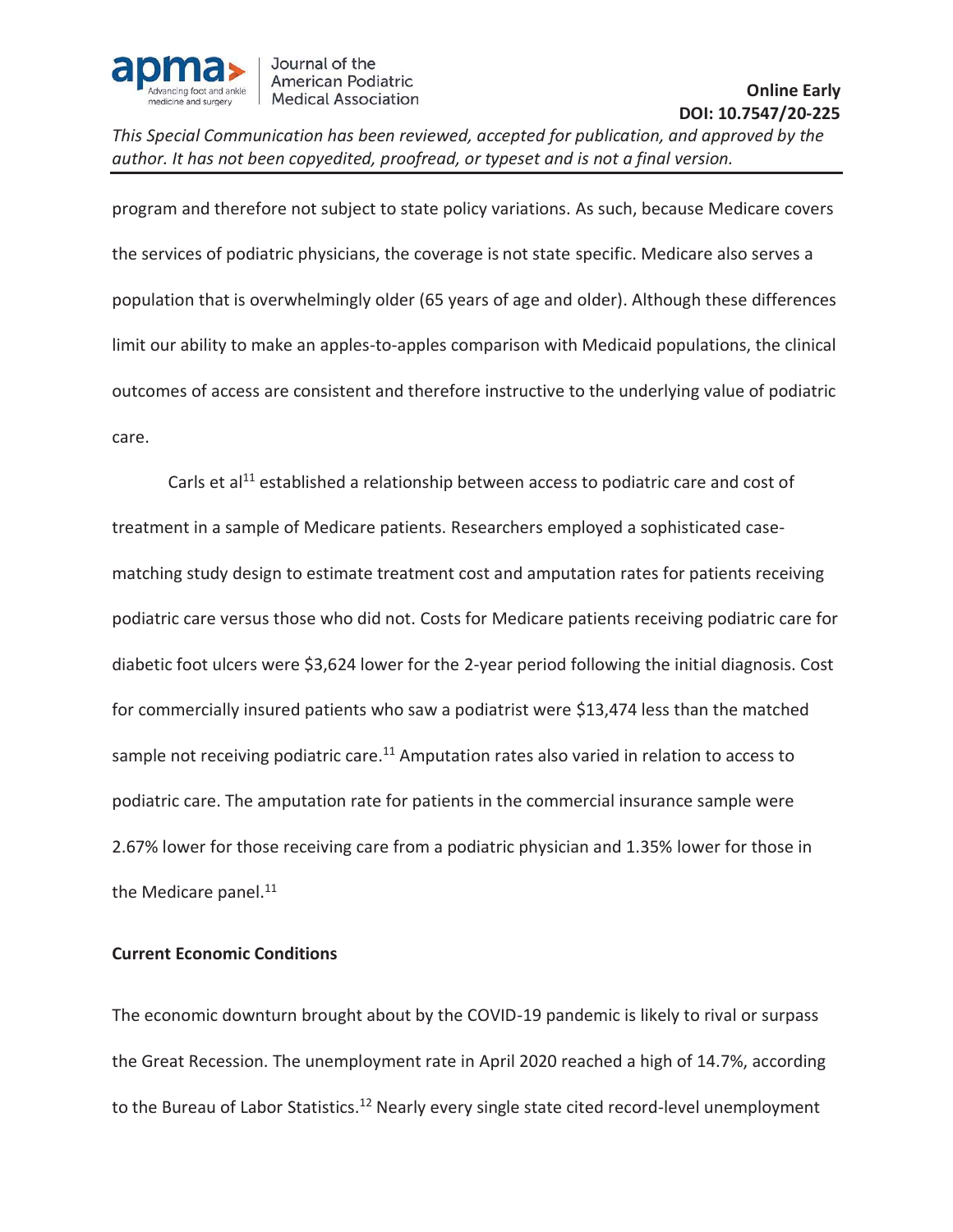

rates. Although the economic picture stabilized somewhat during summer of 2020,  $^{13}$  fears of a fall/winter surge in the virus has the markets on edge.<sup>14</sup> If the previous economic downturn teaches us anything, it is that the current scenario may be dire for many state social services as investment in health and education will likely shift to unemployment and housing.

 The National Conference of State Legislatures is projecting revenue declines of 20% or greater in four states (CA, CO, NM, and WY) and declines of 11% to 20% in another 16 states.<sup>15</sup> The Center on Budget and Policy Priorities estimates the cumulative budget shortfall nationally at \$555 billion for fiscal years 2020 to 2022.<sup>16</sup> There are compounding factors contributing to these predictions. States are increasing spending on programs like Medicaid and unemployment due to job losses and health-care costs, while at the same time consumers are spending substantially less due to both job loss and social distancing.<sup>17</sup> These twin pressures reduce state and local sales tax revenue, so state incomes are decreasing while outlays are increasing.18 Many businesses, especially small businesses, may not survive the shutdown; simply returning to 'business as usual' post-COVID is not a likely scenario.

 Podiatry has already started to feel the effects. California, which reintroduced Medicaid coverage for podiatry on January 1, 2020,<sup>19</sup> considered elimination in response to economic conditions as early as May 2020.<sup>20</sup> Georgia, Colorado, and Ohio are also looking at Medicaid program cuts to a variety of programs. $21$  Without additional federal financial assistance, the specialty could be facing another round of cuts.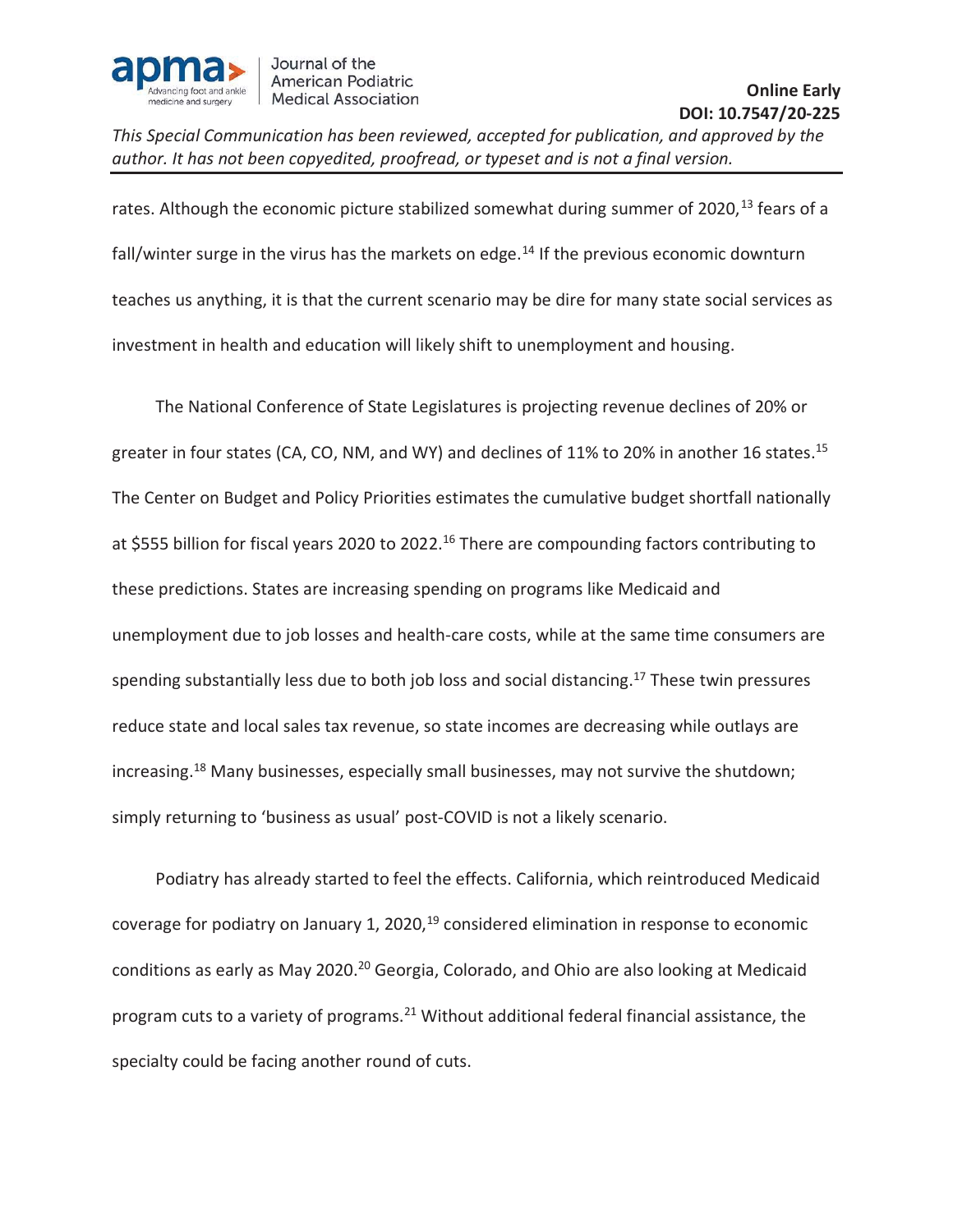

#### **Response from the Specialty**

With Medicaid cuts a clear possibility in the coming months, it can be constructive to look at how podiatrists and their patients responded to the Great Recession coverage reductions. The specialty responded to the elimination and the threat of elimination of services on several fronts. At the state level, podiatric societies, with assistance from the American Podiatric Medical Association (APMA), challenged cuts to services by podiatrists. For example, when then-Governor Tim Kaine threatened to eliminate services by podiatrists, the Virginia Podiatric Medical Association, with assistance from APMA, mobilized. Podiatrists met with legislators in their districts and held lobby days at the state capitol in Richmond to help legislators understand the value that podiatrists provide to Medicaid patients. As a result, the state conducted a study on care by podiatrists in the state program and found that cuts would have an adverse impact on patients and the health-care system in Virginia.<sup>22</sup> Similar scenarios played out in other states. For example, Michigan eliminated services by podiatrists only to reinstate coverage a year later because legislators recognized the negative effects on Medicaid beneficiaries.

Other state chapters, like the Illinois Podiatric Medical Association (IPMA), reached out to their state legislators early on and built relationships with lawmakers. According to IPMA Insurance Chair Jondelle Jenkins, DPM, who also chairs APMA's Center for Professional Advocacy Advisory Group, when the Illinois state legislature threatened to eliminate services by podiatrists in the Medicaid program due to budgetary cuts, she reached out directly to the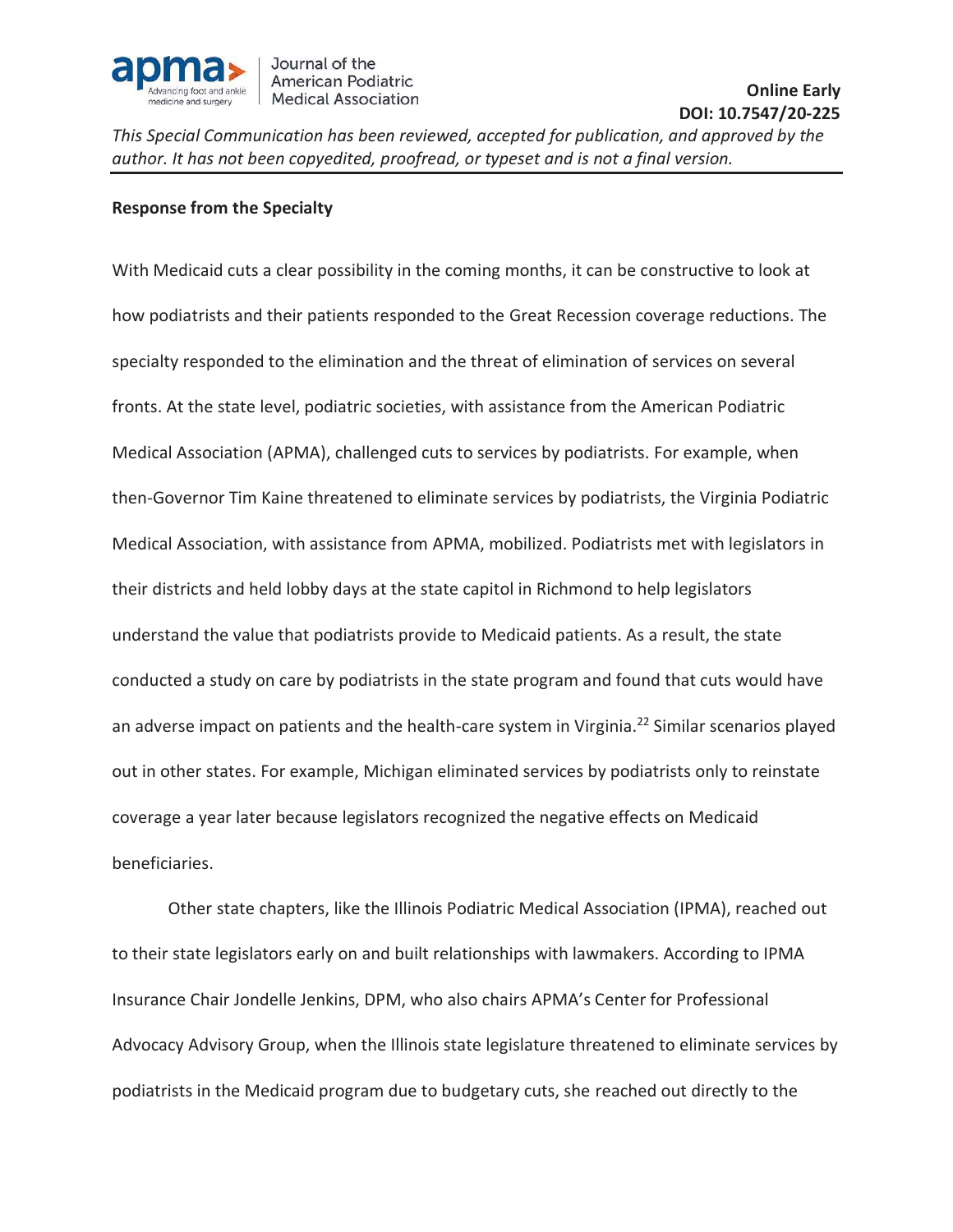

legislative committee that oversees the Medicaid budget. IPMA representatives educated committee members on issues such as: diabetic foot care, problems with diabetic wounds, and the connection between diabetes and peripheral vascular disease. The impact that lack of care by a podiatrist would have on Medicaid-enrolled patients with diabetes resonated with lawmakers. IPMA also used several research studies to demonstrate the value of care, including the Virginia-produced study.<sup>23</sup> Services by podiatrists were ultimately maintained in the Medicaid program in Illinois for adults with diabetes and was fully reinstated in 2014.<sup>24</sup> APMA also participated in several National Conference of State Legislatures' Legislative Summits and spoke with legislators from across the country about podiatric medicine and the value of care podiatrists provide to their patients.

At the national level APMA doubled its already robust advocacy efforts, and APMAsupported legislation to include podiatrists as physicians under Medicaid was included in the House-passed version of the Patient Protection & Affordable Care Act in 2009. Unfortunately, this provision was stripped out of the final bill. Since then, APMA has worked with congressional sponsors to reintroduce the language as the Helping Ensure Life- and Limb-Saving Access to Podiatric Physicians (HELLPP) Act.<sup>25</sup> The story behind the introduction of the HELLPP Act provides a fantastic example of the potential value in building individual relationships. In this case, one Ohio podiatrist invited his member of Congress, Rep. Bill Johnson (R-OH), to his office to learn about podiatry. Because of that outreach effort, Rep. Johnson became the chief Republican sponsor of the HELLPP Act in the US House of Representatives. Likewise an Iowa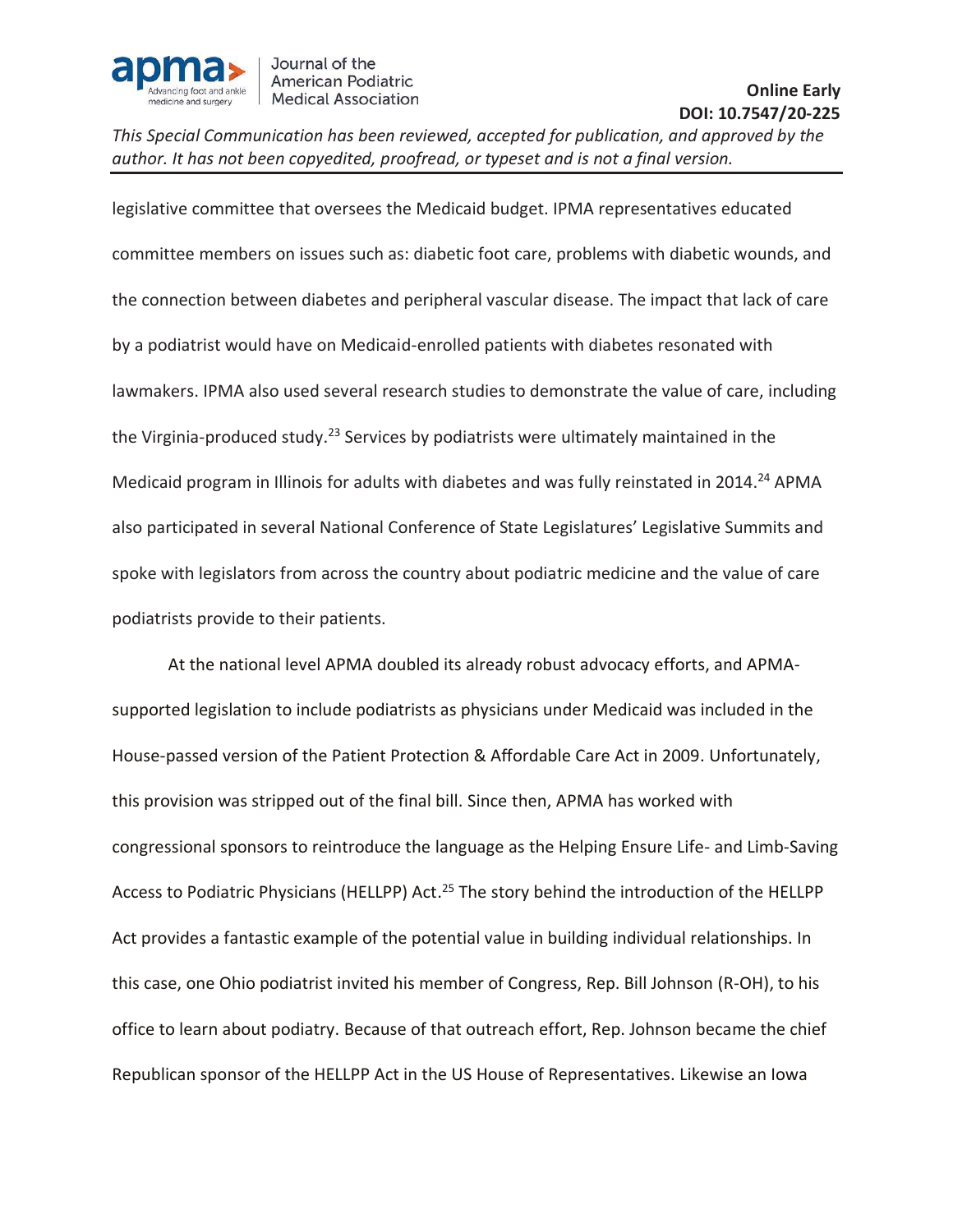

podiatrist, who regularly meets with Sen. Charles Grassley (R-IA), invited him to run with him at a local community race. Because of this relationship, Sen. Grassley became a champion for podiatry and the HELLPP Act.

Building upon these examples for state level and individual advocacy, podiatric associations and podiatrists should build relationships and maintain ongoing conversations with policymakers about the benefits of podiatry in the state Medicaid program. Waiting until the next economic downturn may be too late. These conversations should occur with all relevant actors, including governors as they propose budgets for the legislature to consider; the state Medicaid agency, as that office typically proposes spending levels to the governor; and with state legislators as they vote on the final package. Advocates for podiatric care should meet at least annually with these policymakers in order to continually reinforce the value of care.

## **Concrete steps podiatrists can take to cultivate relationships are:**

- Invite their member of Congress and state legislators to their office and other events
- Schedule a meeting with legislators and travel to their office
- Engage in political advocacy and attend or host campaign fundraisers

Demonstrating the value of podiatric care through empirical research is another important approach to advocacy. Scientific studies, including those discussed above, help legislators, governors, and other policymakers understand what podiatrists do to preserve limbs and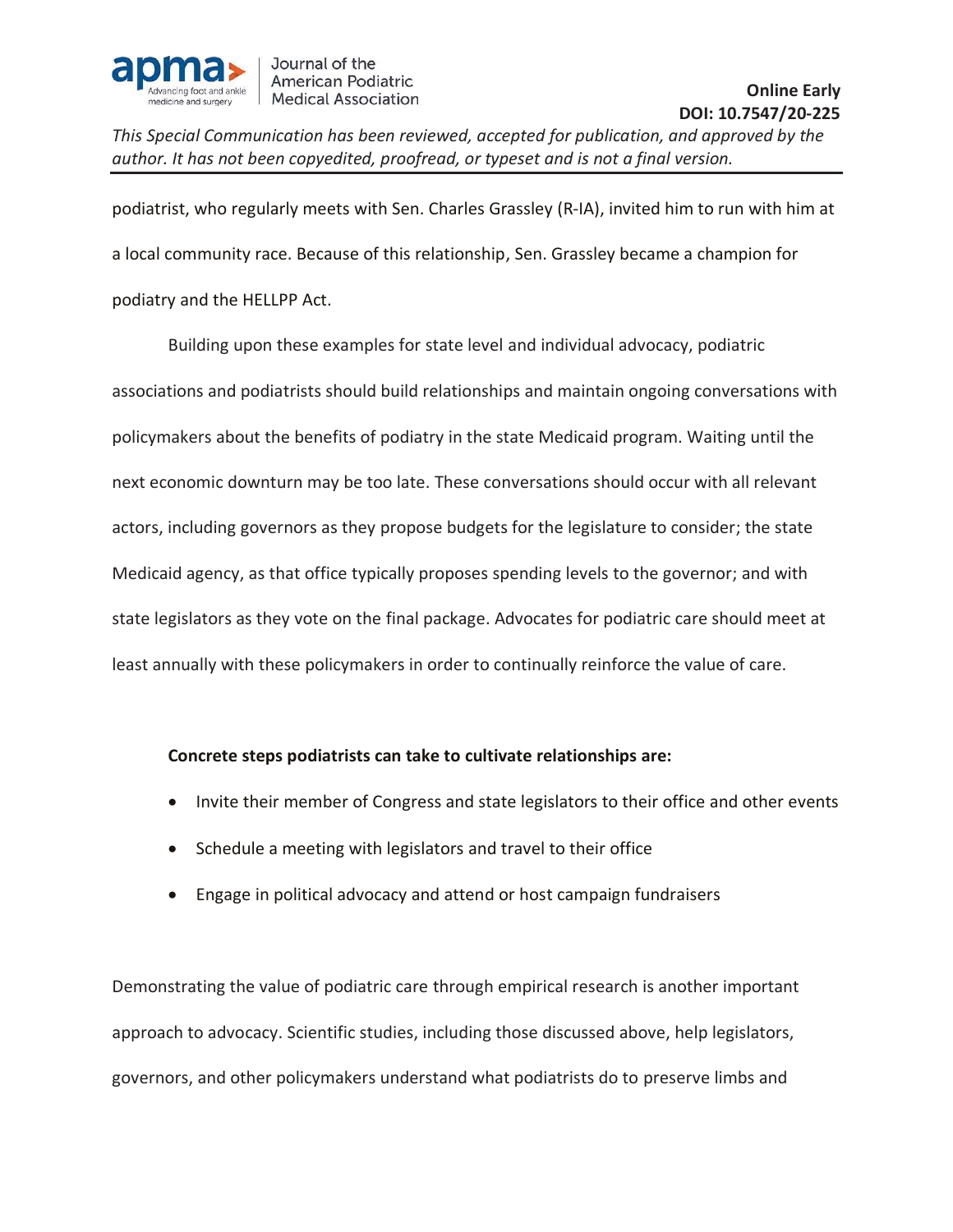

prolong lives. However, many of these studies are nearly a decade old. With the expansion of Medicaid in many states as a result of the Affordable Care Act and the increased prevalence of diabetes in the past 10 years, especially in minority populations, $31$  the health-care landscape has changed. As a result, more peer-reviewed studies are needed to understand the impact of podiatry on Medicaid beneficiaries. Most studies, as expected, focus on podiatrists' role in preventing nontraumatic lower-limb amputations. However, podiatrists offer many other benefits to Medicaid beneficiaries and additional research is needed to demonstrate the efficacy of the full range of services podiatrists provide. Having these studies available to demonstrate the value of care by podiatrists will help to educate policymakers and counter efforts to cut benefits.

#### **Conclusions**

As Medicaid coverage for podiatry once again comes under scrutiny, it is vital that the specialty stay engaged. Podiatrists should start talking with their legislators today and building relationships. According to Dr. Jenkins, policymakers cut all "nonessential services" without thinking about the impact. By building relationships now, podiatrists can educate policymakers and potentially thwart cuts. Dr. Jenkins also recommends that state podiatry societies hire a professional lobbyist and seek to ensure that the state mandate services by podiatrists in the state Medicaid program. Podiatry should increase its grassroots advocacy including support for the HELLPP Act. Podiatrists, staff, patients, colleagues, and friends learn more about contacting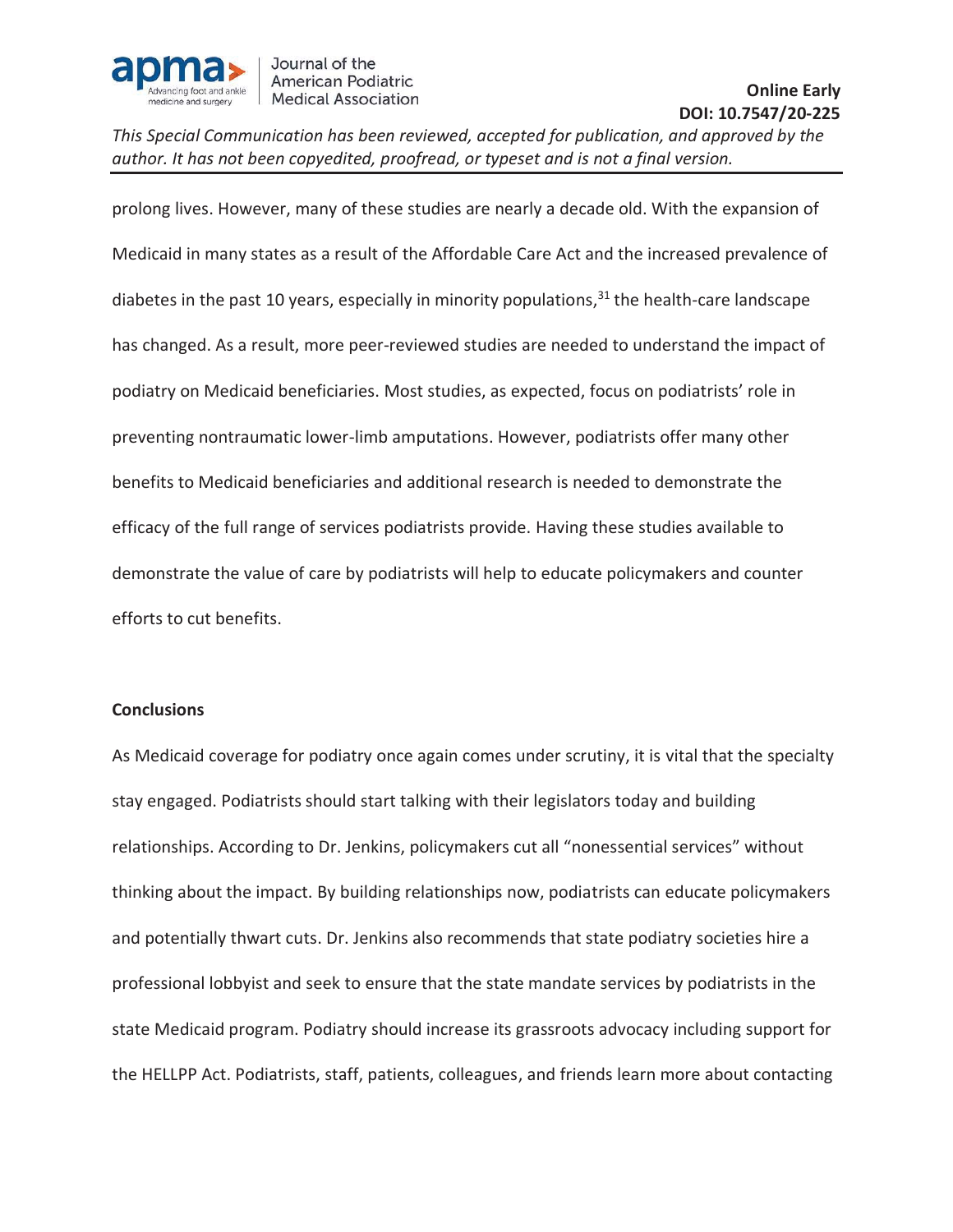

their elected leaders at www.apma.org/eAdvocacy. Finally, the profession needs diverse,

timely, and rigorous scientific research to better demonstrate the value and benefits podiatrists

offer to the Medicaid program.

**Financial Disclosure:** None reported.

**Conflict of Interest:** None reported.

# **References**

1. Modrek S, Stuckler D, McKee M, et al: A review of health consequences of recessions internationally and a synthesis of the US response during the Great Recession. Public Health Rev **35:** 10, 2013; doi:10.1007/BF03391695.

2. Gordon T: State budgets in recession and recovery. Available at: https://www.brookings.edu/research/state-budgets-in-recession-and-recovery/. Accessed June 16, 2020.

3. Johnson N, Oliff P, Williams E: An update on state budget cuts. Available at: https://www.cbpp.org/research/an-update-on-state-budget-cuts. Accessed June 16, 2020.

4. Coughlin TA, Zuckerman S: Three years of state fiscal struggles: how did Medicaid and SCHIP fare? Health Aff (Millwood) **24 (Suppl 1):** W5-385-W5-398, 2005; doi: 10.1377/hlthaff.W5.385.

5. Medicaid and CHIP Payment and Access Commission: Medicaid's share of state budgets. Available at: https://www.macpac.gov/subtopic/medicaids-share-of-state-budgets/. Accessed June 15, 2020.

6. Skrepnek GH, Mills JL, Armstrong DG: Foot-in-wallet disease: tripped up by "cost-saving" reductions? Diabetes Care **37:** e196, 2014; doi: 10.2337/dc14-0079.

7. Kaiser Family Foundation: Medicaid Benefits: Podiatrist Services. Available at: https://www.kff.org/medicaid/state-indicator/podiatrist-services/. Accessed July 23, 2020.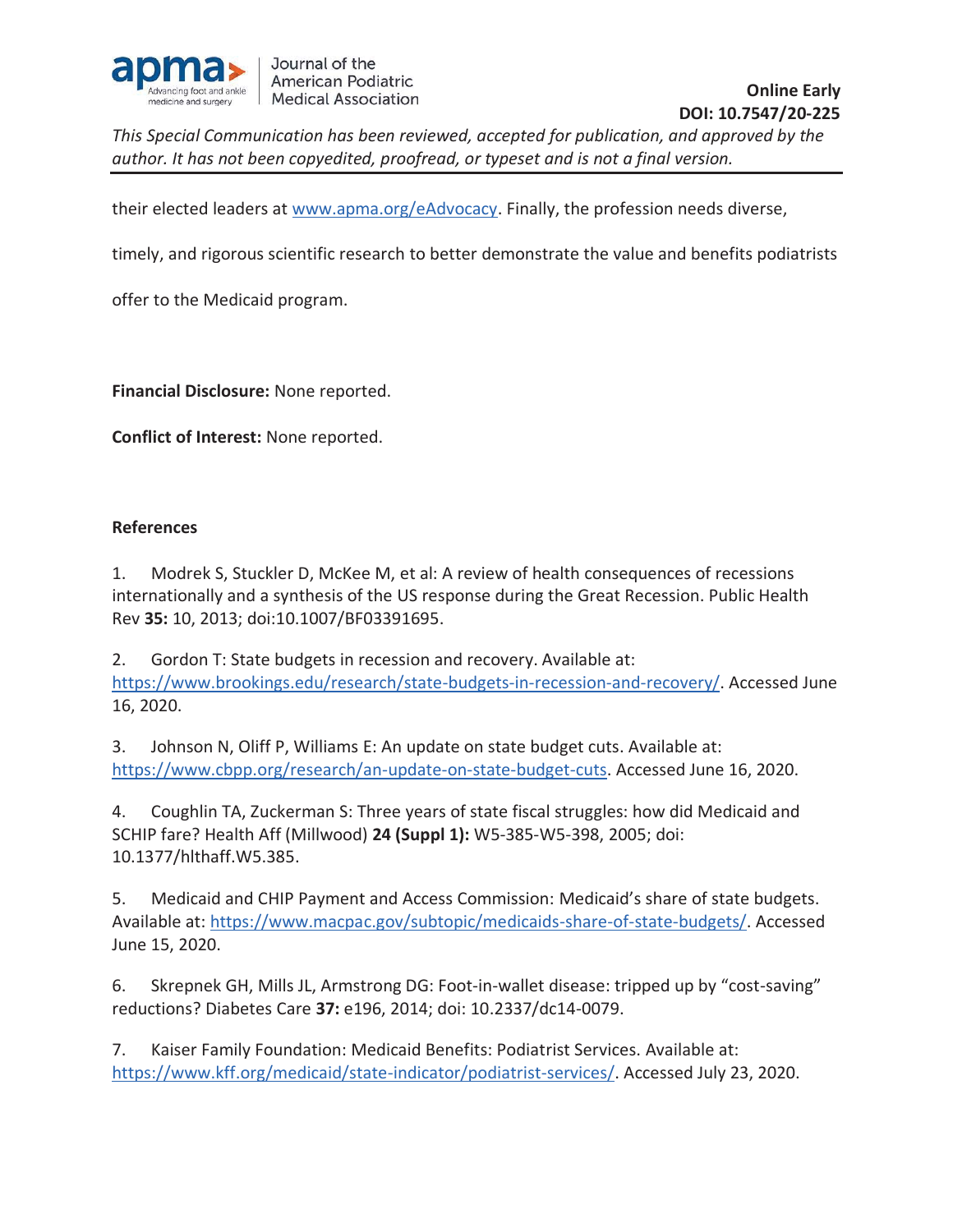

8. Arizona Health Care Cost Containment System: Program Changes and Fee Schedule Changes. Available at:

https://azahcccs.gov/PlansProviders/Downloads/RFPInfo/YH19/SectionA/ProgramChangesFeeS cheduleChanges.pdf. Accessed September 29, 2020.

9. Singhal A, Caplan DJ, Jones MP, et al: Eliminating Medicaid adult dental coverage in California led to increased dental emergency visits and associated costs. Health Aff (Millwood) **34:** 749, 2015; doi: 10.1377/hlthaff.2014.1358.

10. Wallace NT, Carlson MJ, Mosen DM, et al: The Individual and program impacts of eliminating Medicaid dental benefits in the Oregon Health Plan. Am J Public Health **101:** 2144, 2011; doi:10.2105/AJPH.2010.300031.

11. Carls GS, Gibson TB, Driver VR, et al: The economic value of specialized lower-extremity medical care by podiatric physicians in the treatment of diabetic foot ulcers. JAPMA **101:** 93, 2011; doi:10.7547/1010093.

12. US Bureau of Labor Statistics: Labor force statistics from the current population survey. Available at: https://data.bls.gov/timeseries/LNS14000000. Accessed August 17, 2020.

13. Rosenberg E: U.S. economy added 1.8 million jobs in July as it worked to recover from the coronavirus pandemic. Washington Post, October 28, 2020. Available at: https://www.washingtonpost.com/business/2020/08/07/july-2020-jobs-report/.Accessed October 28, 2020.

14. Nelson E, Phillips M: Stocks Slide as Virus Cases Surge. The New York Times, October 26, 2020. Available at: https://www.nytimes.com/live/2020/10/26/business/economy-uscoronavirus. Accessed October 28, 2020.

15. National Conference of State Legislatures: Coronavirus (COVID-19): Revised state revenue projections. Available at: https://www.ncsl.org/research/fiscal-policy/coronavirus-covid-19 state-budget-updates-and-revenue-projections637208306.aspx. Accessed August 17, 2020.

16. Aron-Dine A, Hayes K, Broaddus M: With need rising, Medicaid is at risk for cuts. Available at: https://www.cbpp.org/research/health/with-need-rising-medicaid-is-at-risk-for-cuts. Accessed October 28, 2020.

17. Rudowitz R, Hinton E: Early look at Medicaid spending and enrollment trends amid COVID-19. Available at: https://www.kff.org/coronavirus-covid-19/issue-brief/early-look-at-medicaidspending-and-enrollment-trends-amid-covid-19/. Accessed June 22, 2020.